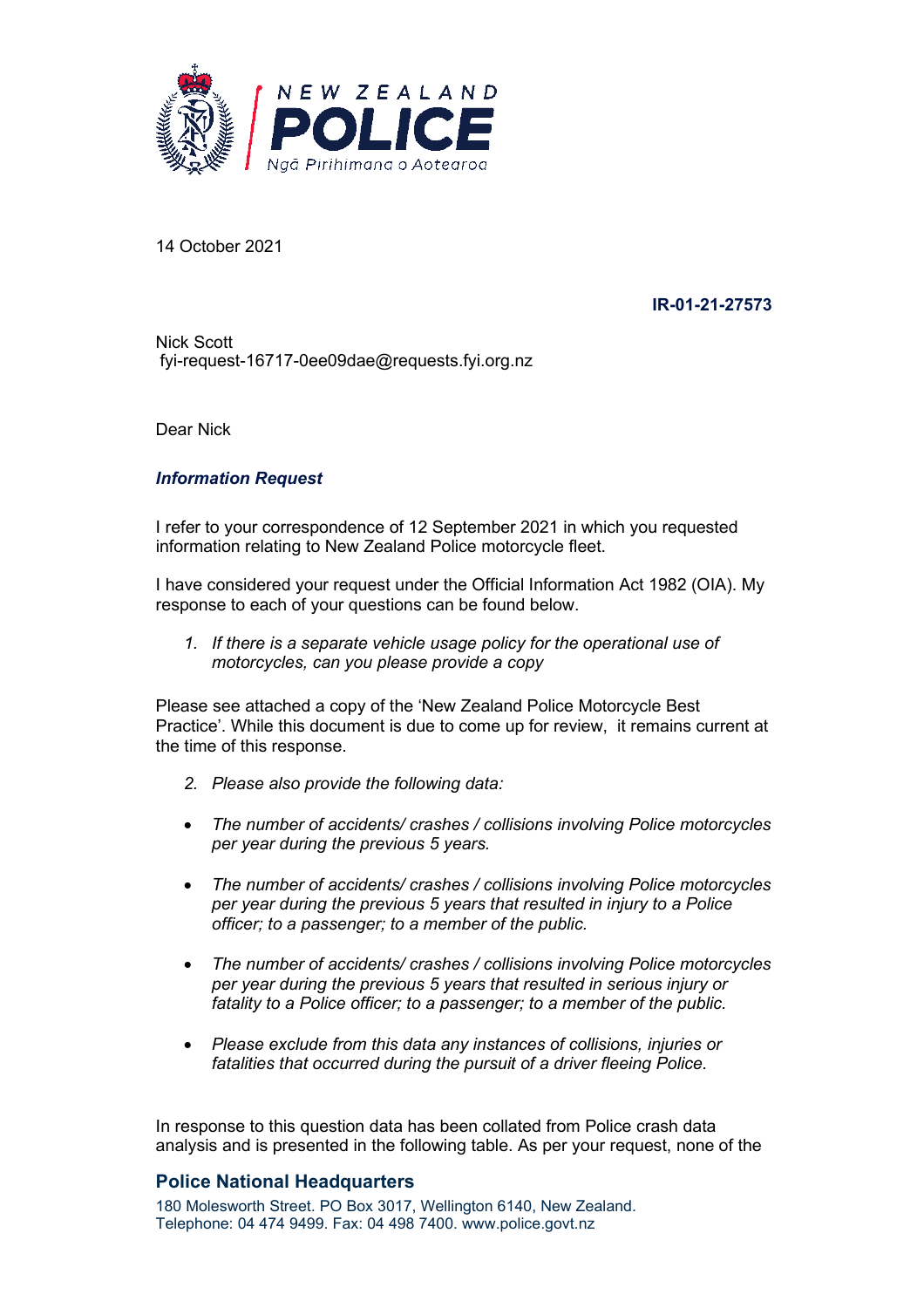numbers below include collisions or injuries that occurred during an active pursuit with a fleeing driver.

| $- - -$ , ,                             |      |      |      |      |      |                |
|-----------------------------------------|------|------|------|------|------|----------------|
|                                         | 2016 | 2017 | 2018 | 2019 | 2020 | <b>2021YTD</b> |
| <b>Accidents</b>                        | 4    | 2    | 4    | 6    | 3    | 3              |
| <b>Injuries Reported</b>                | 0    | 0    |      |      |      |                |
| <b>Serious/Fatal</b><br><b>Injuries</b> | 0    | 0    | U    |      | U    | U              |

#### **Table 1: Occurrences recorded by Police 2016 – 2021 (to 24 September 2021)**

I trust this information is of use to you. You have the right, under section 28(3) of the OIA, to ask the Ombudsman to review my decision if you are not satisfied with the way I have responded to your request.

Yours sincerely

**Inspector Brian Yanko** Manager, Fleet Management Fleet Management Group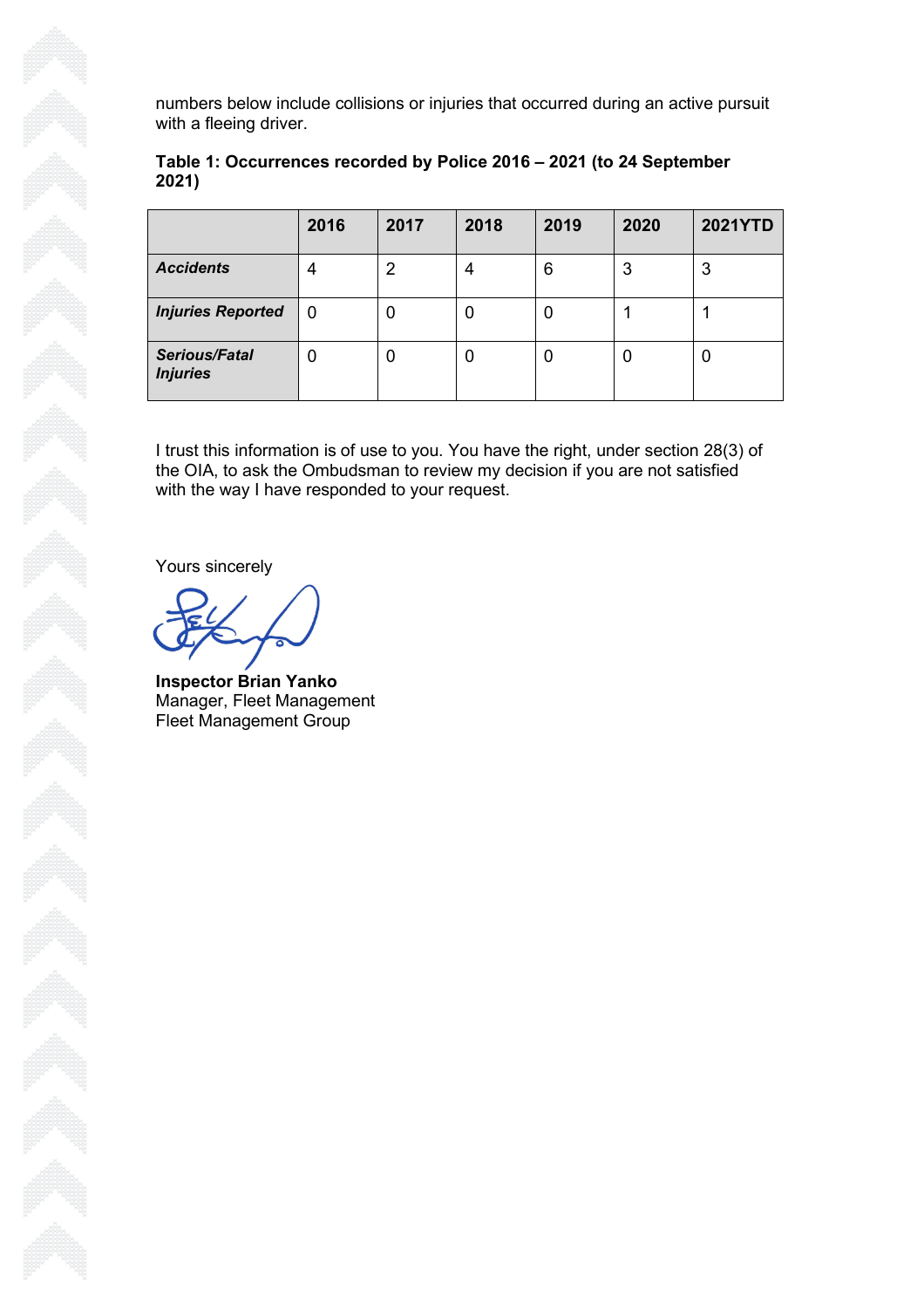

# **New Zealand Police Motorcycle Best Practice**



**CRIME AND SAFETY GROUP**

TRAINING SERVICE CENTRE AT THE ROYAL NEW ZEALAND POLICE COLLEGE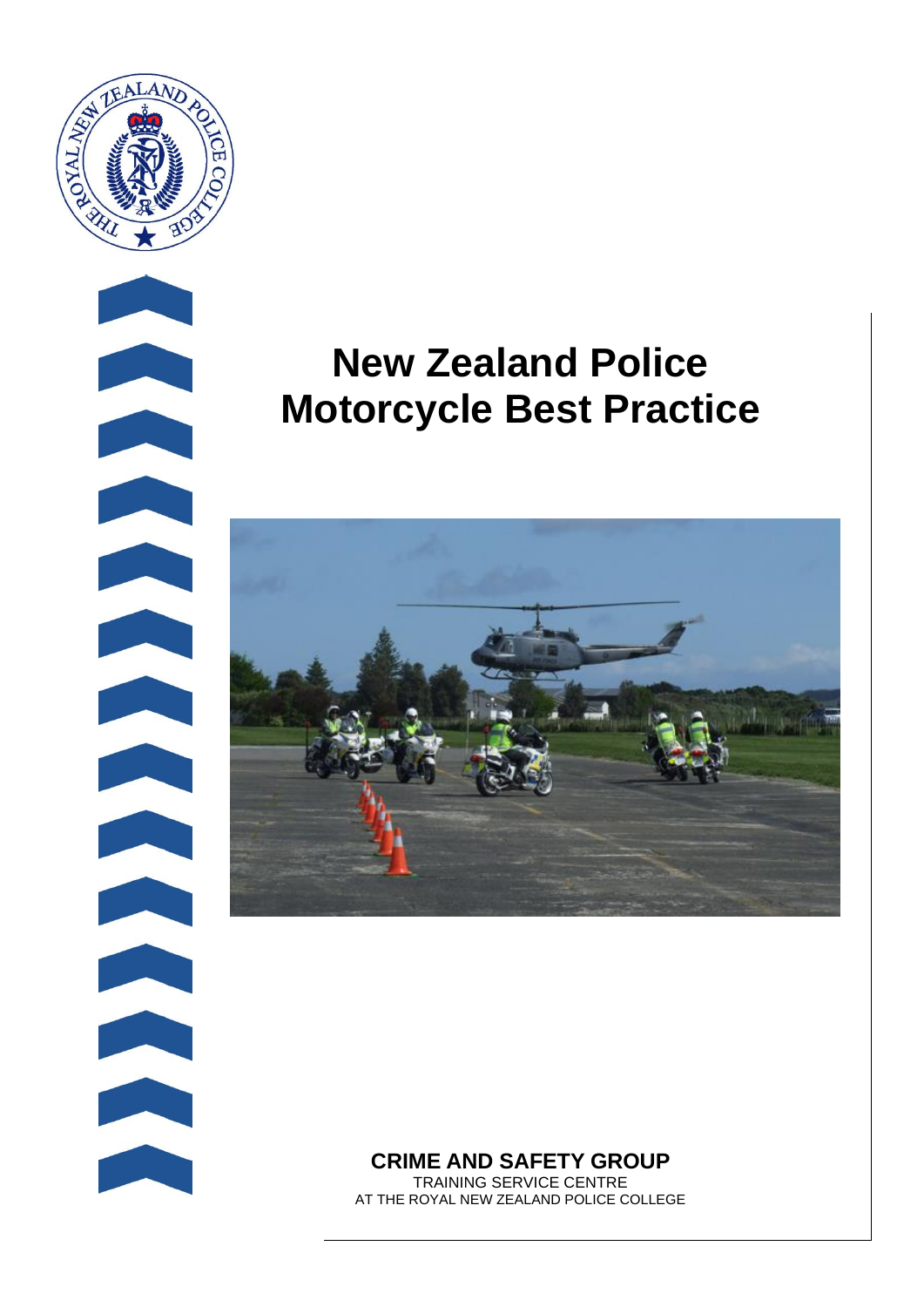### **Contents**

| 1. |                                                        |  |  |  |  |  |
|----|--------------------------------------------------------|--|--|--|--|--|
| 2. | 2.1.<br>2.2.<br>2.3.                                   |  |  |  |  |  |
| 3. |                                                        |  |  |  |  |  |
| 4. |                                                        |  |  |  |  |  |
| 5. | 5.1.<br>5.2.<br>5.3.                                   |  |  |  |  |  |
| 6. | 6.1.<br>6.2.                                           |  |  |  |  |  |
| 7. |                                                        |  |  |  |  |  |
| 8. |                                                        |  |  |  |  |  |
|    |                                                        |  |  |  |  |  |
|    |                                                        |  |  |  |  |  |
|    |                                                        |  |  |  |  |  |
|    |                                                        |  |  |  |  |  |
|    | APPENDIX 5 - Safe Use of ATVs on New Zealand Farms  21 |  |  |  |  |  |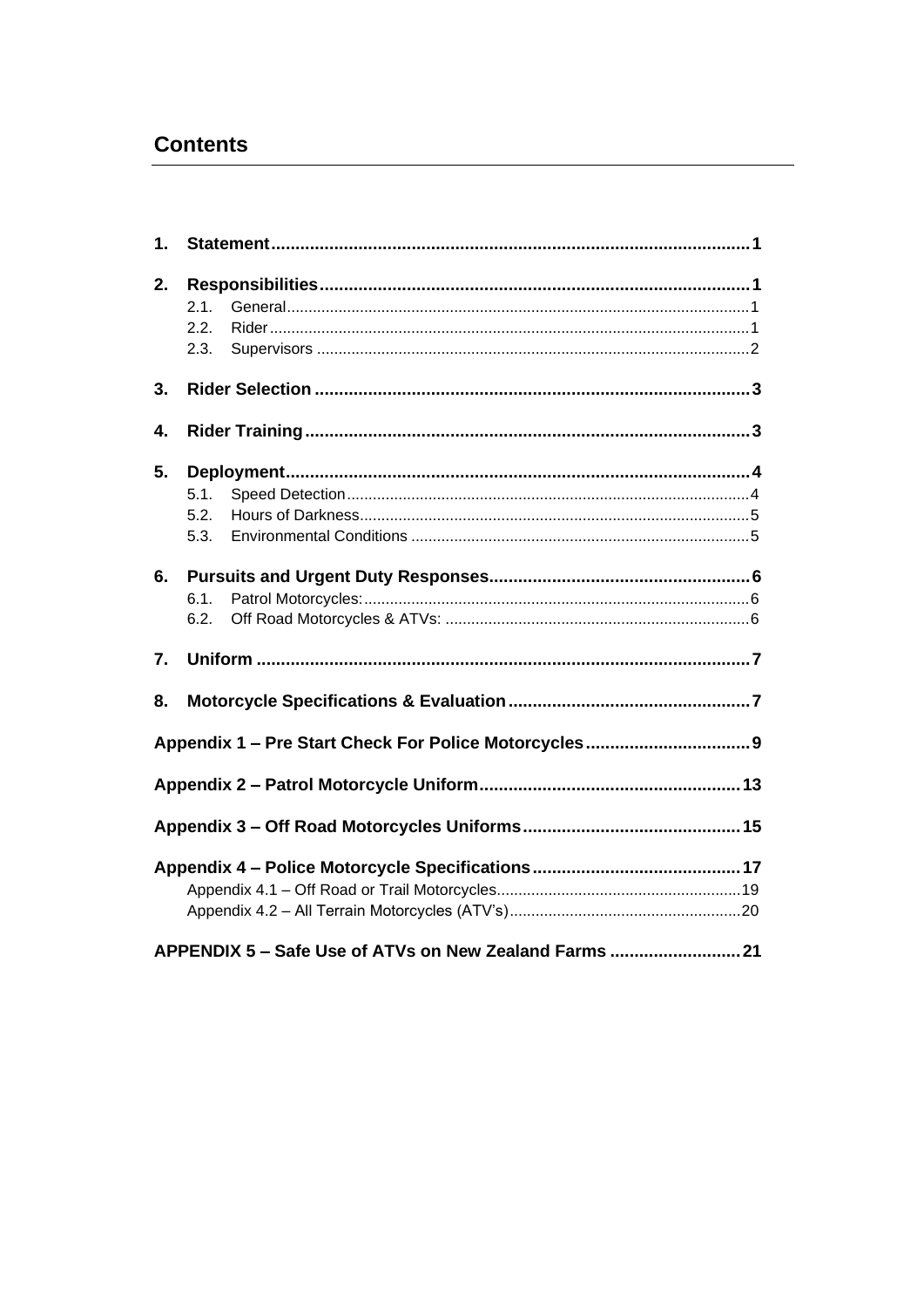### **1. Statement**

This Best Practice sets the requirements for the use of all motorcycles by members of police on official duties and replaces the original motorcycle policy and instructions that were introduced in 1992 and 1994. It covers training, deployment, rider uniform and vehicle specifications.

For the purpose of this document, the term motorcycle/s includes the following:

- patrol motorcycles (road type motorcycles)
- off road motorcycles (trail type motorcycles)
- all terrain vehicles (ATV's) including 4 wheel motorcycles.

*Note:* three wheeled (tricycle) ATV motorcycles are not to be deployed by police.

### **2. Responsibilities**

#### **2.1. General**

- District Commanders must ensure that all police staff using police motorcycles are trained and deployed in accordance with the motorcycle best practice
- motorcycles are not to be used by members on official duties unless they are authorised to do so and have successfully completed the training courses outlined in this document or are undergoing training by an approved police motorcycle instructor
- police motorcycle instructor approval will rest with the Training Service Centre.

#### **2.2. Rider**

Members deployed on motorcycle duties must:

- display the highest level of professional conduct while riding
- be responsible for their actions when operating police motorcycles
- complete pre start checks of the motorcycle to ensure the vehicle is roadworthy before using it
- ensure any faults are rectified before the vehicle is used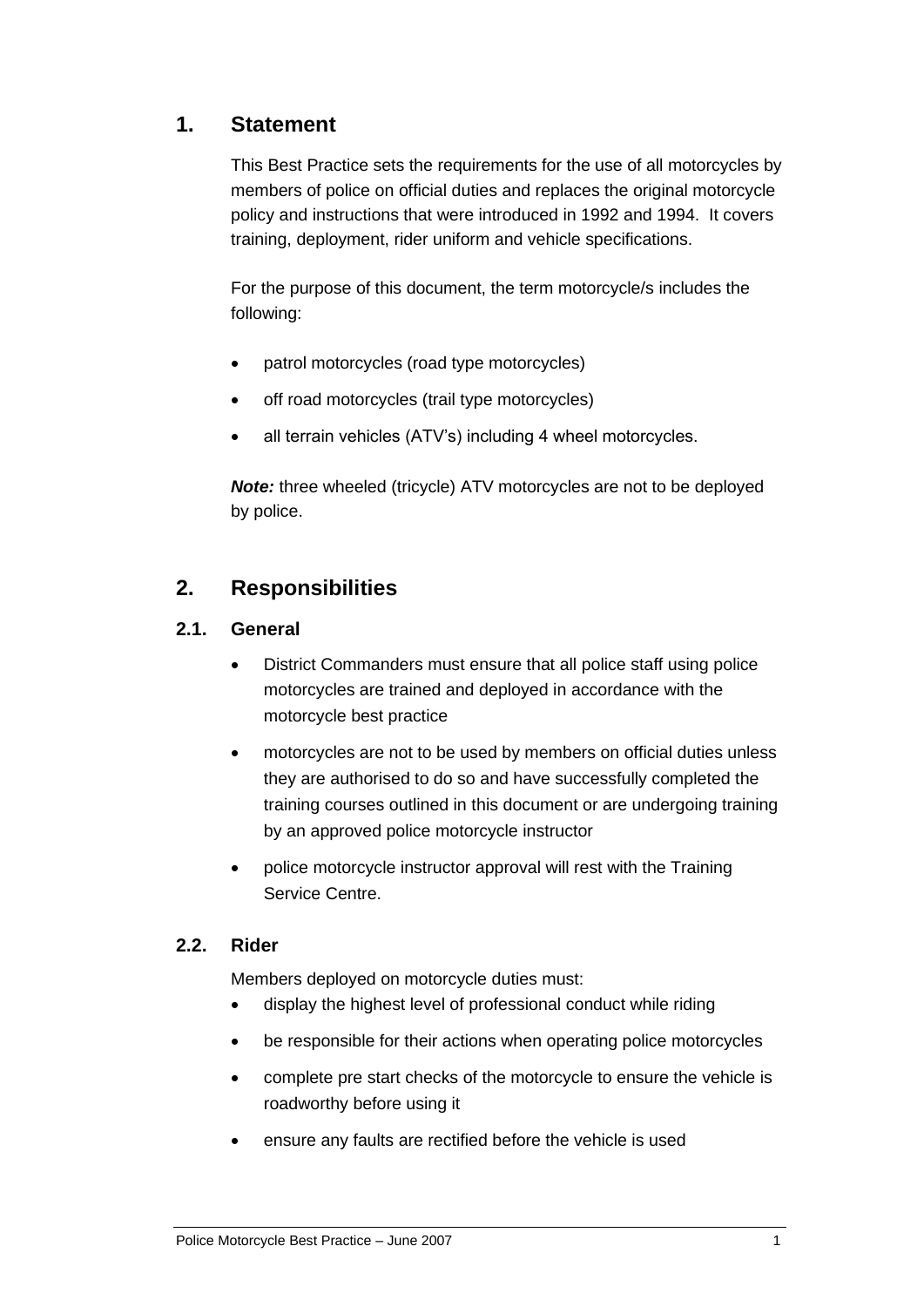#### **Note:**

If no faults are found during the pre start check and the rider experiences unusual handling characteristics from the motorcycle, the rider must:

- stop using the vehicle
- report the incident immediately to a supervisor
- complete a report detailing the problem
- list any checks carried out to isolate the fault and remedial action taken
- do not use the vehicle until the faults have been rectified

#### **2.3. Supervisors**

The duties of supervisors with staff deployed on police motorcycles must:

- ensure personnel under their control operate within the guidelines of this document
- ensure the vehicles being used meet operational requirements and that required repairs are carried out
- ensure motorcycles that have suffered crash damage or major structural repairs are:
	- in the case of trail bikes or ATV's, the machine must be tested and cleared by an approved police motorcycle instructor or designated person before redeployment
	- − in the case of patrol motorcycles, the machine must be test ridden and cleared by an approved police motorcycle instructor or designated person before re-deployment and the details supplied to Road Policing Support, Office of the Commissioner.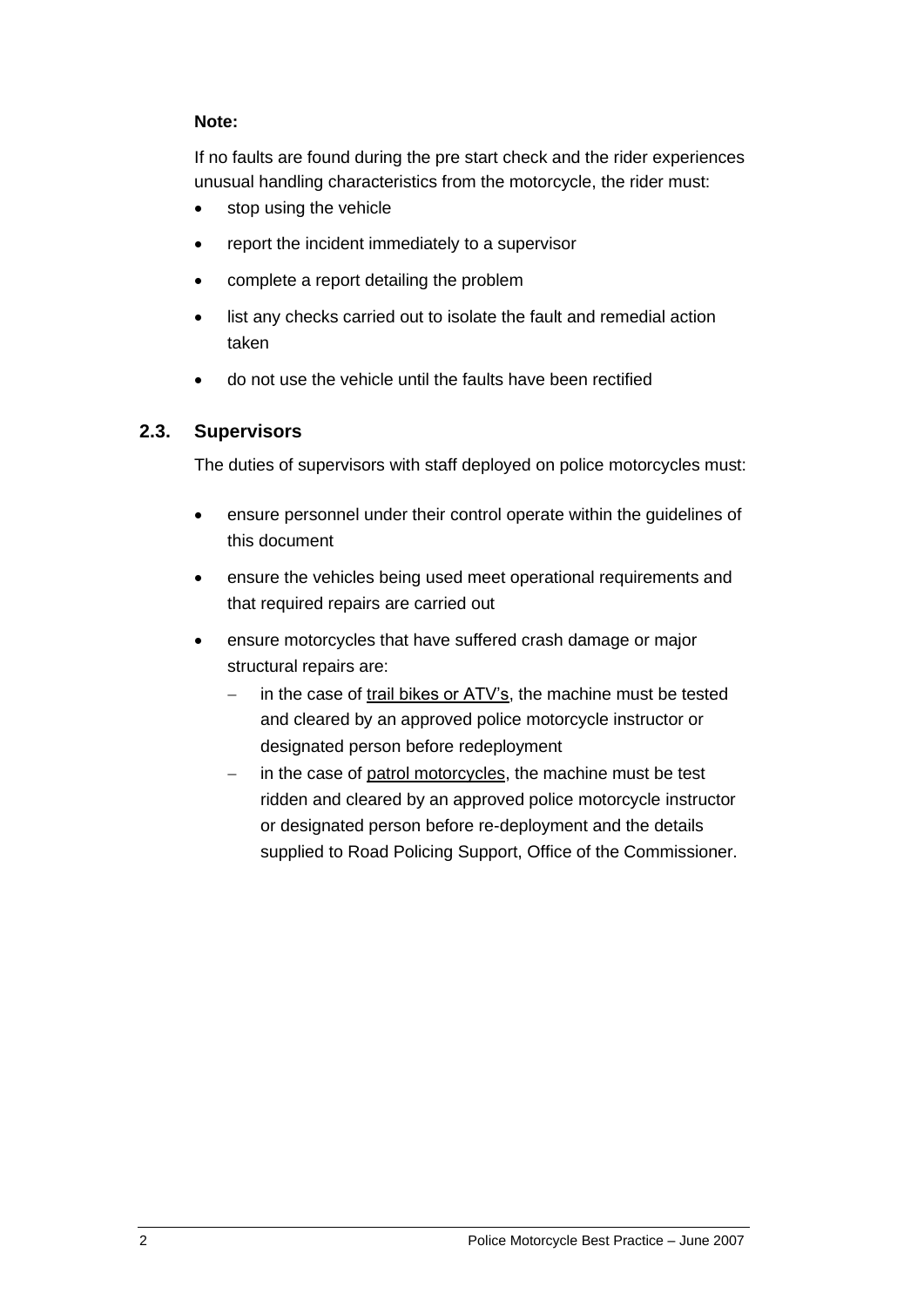### **3. Rider Selection**

Members who have a desire to be deployed as a police motorcycle rider must:

- have permanent appointment
- hold a full class 6 New Zealand motorcycle civilian driver licence
- hold a full class 1 New Zealand driver licence for ATV's
- must hold the New Zealand Police Class 1 Driver Classification (subject to introduction of Safe Driving Policy).
- Be the holder of a Police GOLD drivers card.

### **4. Rider Training**

To ensure national consistency, content and delivery, all motorcycletraining courses will be subject to approval by Road Policing Support, Office of Commissioner and the Training Service Centre.

Members who have been selected for motorcycle duties must:

- undergo and successfully complete motorcycle qualification training before they will be deployed on motorcycles operationally
- undergo a refresher training and rider evaluation course approximately every 12 months to ensure their slow riding skills and speed riding skills which are perissable are improved or at the least maintained .

#### **Note:**

- Where a member has previously worked as a motorcycle officer but has not ridden full time for a period of two years or more the member must:
	- undergo a motorcycle riding evaluation to ensure they meet the competencies of the slow riding skills and the speed riding skills before being re-deployed
	- undergo motorcycle training if they have not met the competencies during evaluation.
- Off road riding skills will be an additional requirement for those intending to ride patrol motorcycles.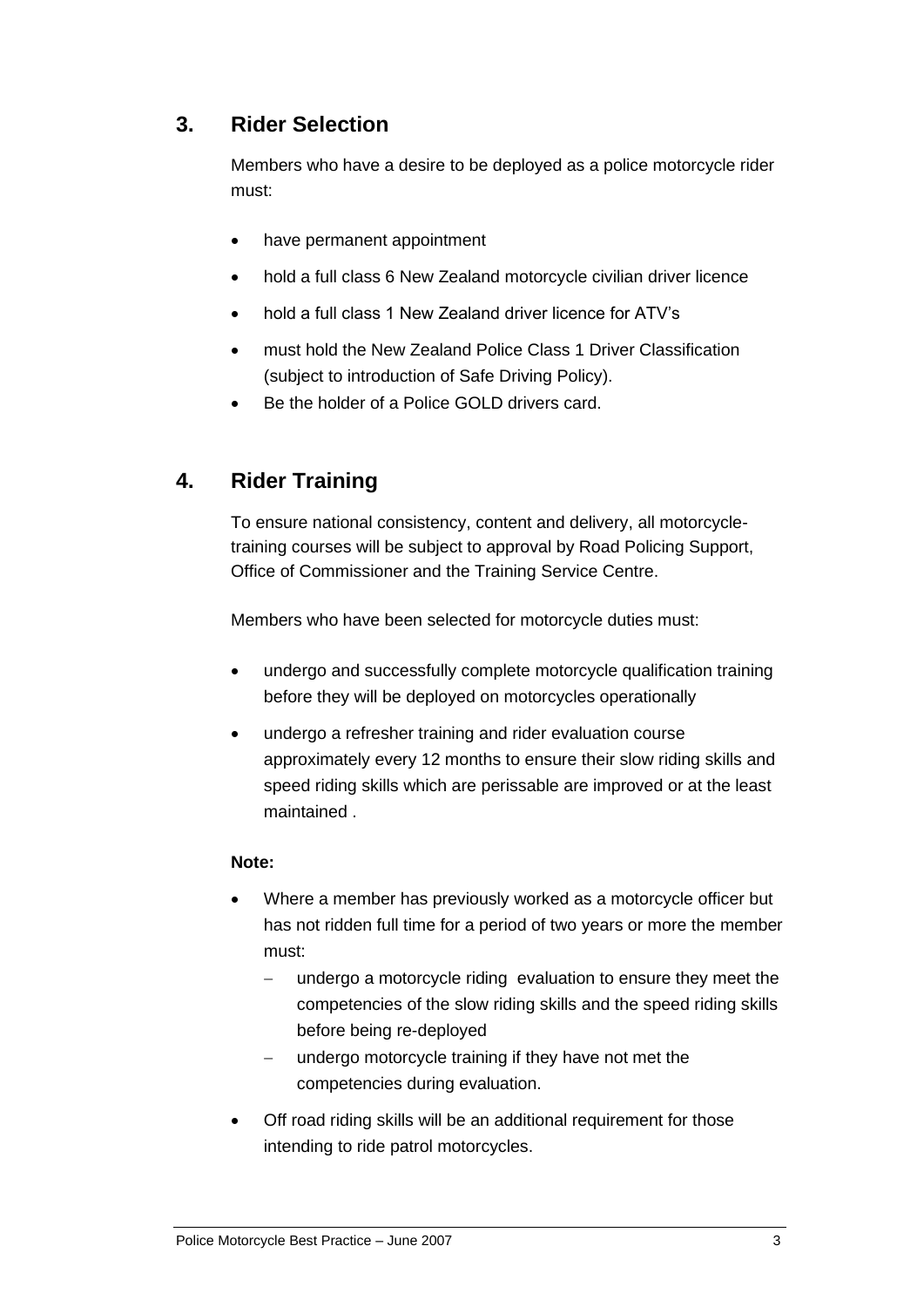### 5. **Deployment**

- patrol motorcycles and approved riders should be deployed on a full time basis to ensure effective use of the motorcycle and to maintain rider skills in an operational environment. (for the purpose of the motorcycle best practice, full time means an average minimum of three days deployment per week every calender year)
- patrol motorcycles may be used for the following:
	- routine road policing duties
	- special events such as cycle races, parades etc
	- − VIP escort duties
	- nider training courses
	- − Co-vert operations
- off road motorcycles including ATV's may be used for:
	- − search and rescue in difficult terrain
	- beach patrol or similar where deemed appropriate by the District **Commander**
	- − drug recovery operations or similar where deemed appropriate by the District Commander
	- rider training courses
	- − Co-vert operations.
- where an ATV is deployed particularly in rough country, reference to the document titled "Safe Use of ATVs on New Zealand Farms" should be considered before operation see Appendix 5.
- all riders must complete a pre start check before using a police motorcycle (appendix 1)
- all motorcycles being used in areas that fall within the definition of a "Road" under the Land Transport Act 1998 must be registered and licenced.

#### **5.1. Speed Detection**

- motorcycles are not to be used or fitted with speed detection equipment such as radars
- lasers may be used with the motorcycle as a power source only, and must be used in conjunction with another patrol vehicle deployed as the "remote stopper" in accordance with the speed detection policy. (This means the rider may stop the speeding vehicle if there is sufficient time or radio ahead for another member to stop the vehicle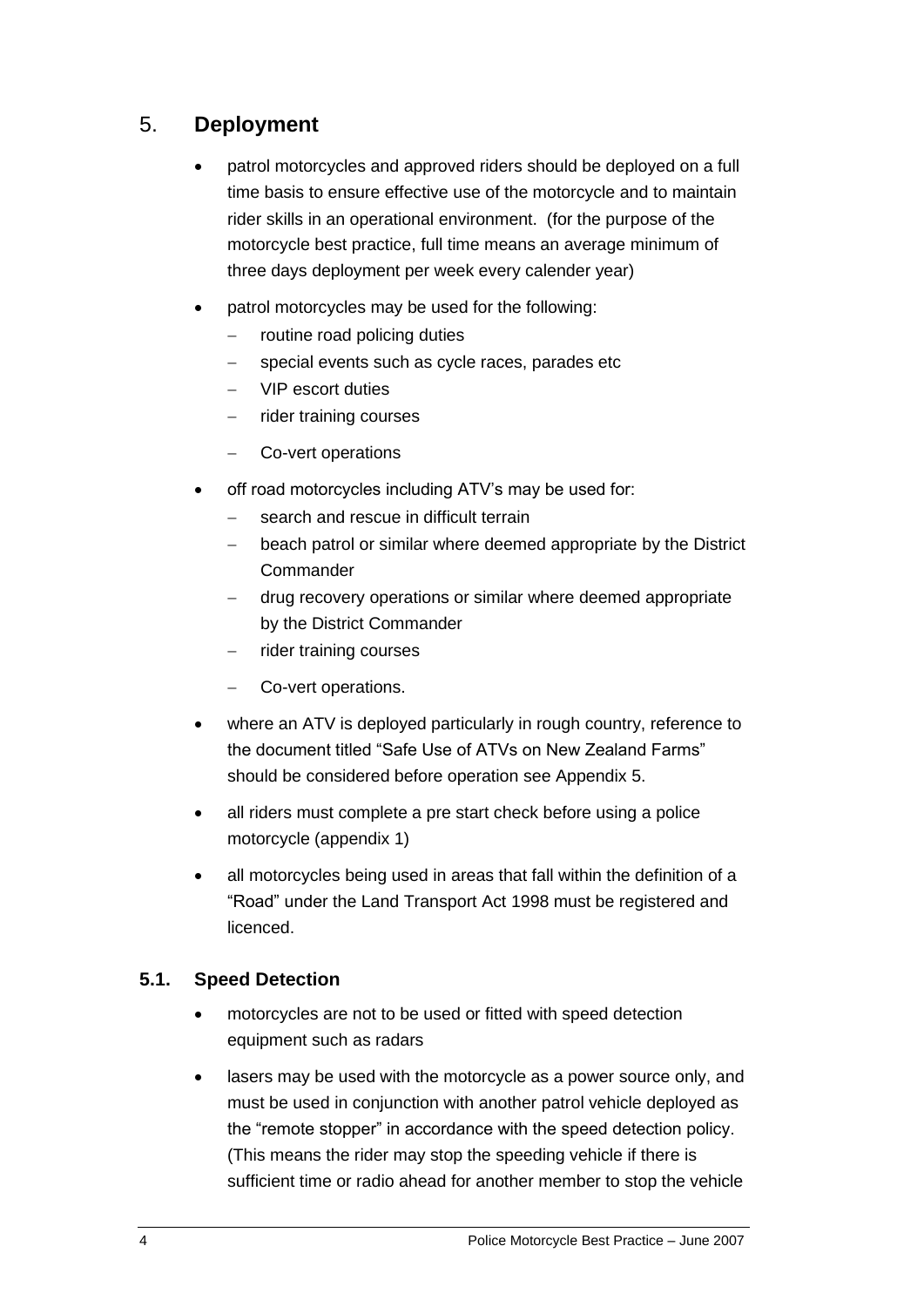but may not use the motorcycle to intercept the offending vehicle following a laser speed check).

speed checks may be conducted using the patrol motorcycle speedometer, provided the speedometer is certified.

### **5.2. Hours of Darkness**

- normally motorcycles will not be deployed during the hours of darkness
- motorcycles may be used during the hours of darkness for special events such as VIP escorts
- in other cases a District Commander may authorise motorcycles to be deployed during the hours of darkness for enforcement campaigns, but they
- must either be deployed in pairs or with a patrol car working in the immediate vicinity. This delegation may be deputed to Senior Sergeant level. Staff safety is paramount with these deployments.

### **5.3. Environmental Conditions**

Safety is the prime factor when considering the deployment of motorcycles in poor environmental conditions.

- normally motorcycles will not deployed in undue weather conditions
- normally motorcycles will not be deployed in high wind conditions
- in order to meet operational needs a District Commander may authorise motorcycles to be deployed in inclement or adverse weather conditions. This delegation may be may be deputed to Senior Sergeant level.
- if it is necessary to deploy motorcycles in adverse conditions, a risk assessment must be conducted first
- the risk assessment must consider:
	- − weather conditions
	- likely impact of terrain
	- experience and skills of the riders
	- − possible behaviour of offenders and other members of the public.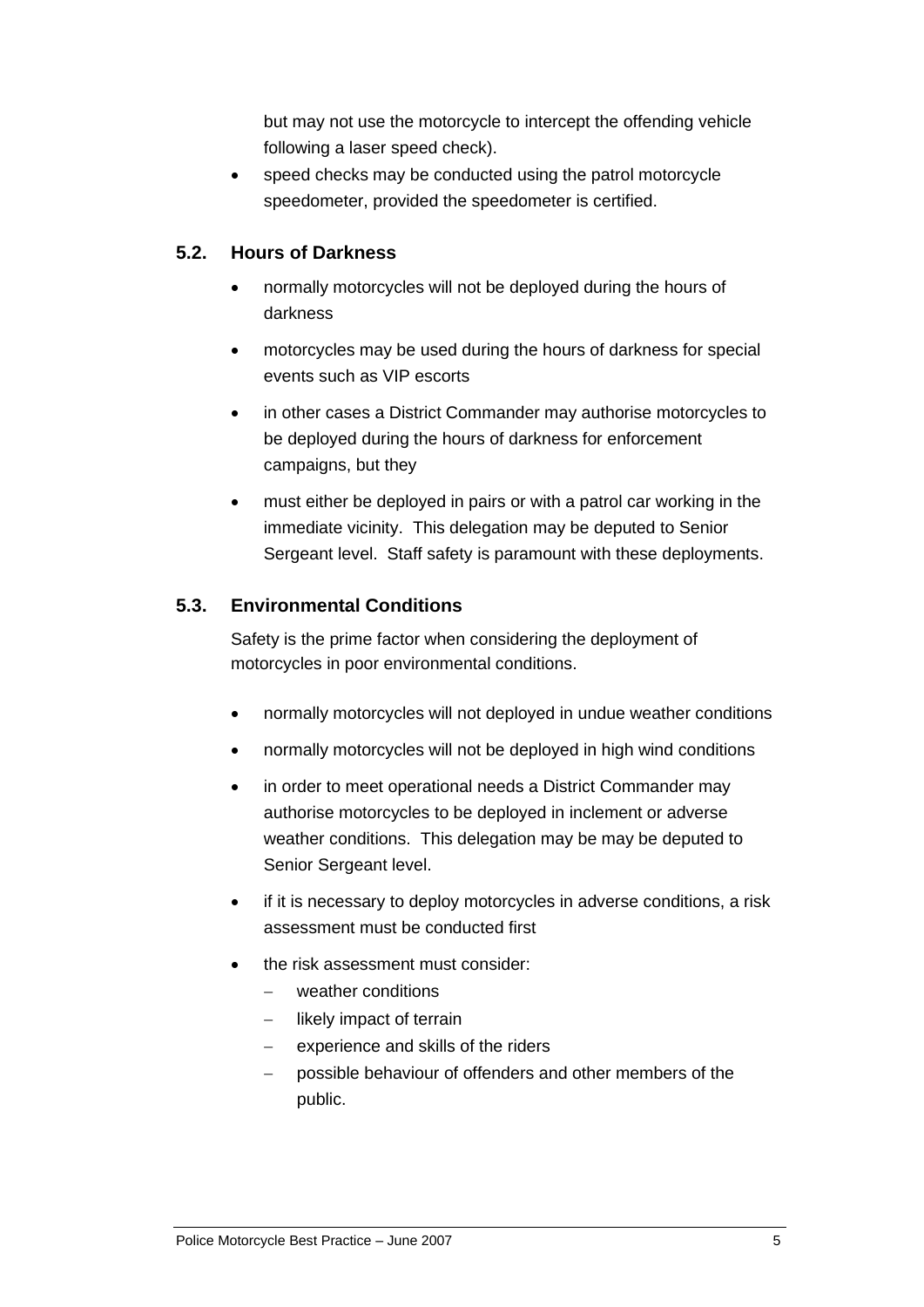### **6. Pursuits and Urgent Duty Responses**

Riders must take extra care to ensure their safety, and the safety of others at all times when responding to these types of activities.

#### **No duty is so urgent that it requires the public or police to be put at unacceptable risk**

Riders must comply with the General Instructions on Urgent Duty Driving and Pursuits.

#### **6.1. Patrol Motorcycles:**

These are described as category C vehicles in the Safe Driving Policy (subject to introduction of Safe Driving Policy) and means patrol motorcycles fitted with electronic sirens with red and blue lights are:

- acceptable for urgent duty
- may be used for pursuits provided the pursuit is under the control and direction of the Communications Centre
- generally in pursuit situations motorcycles may only be used to keep the offending vehicle in sight (safe follow) until more appropriate patrol vehicles can be put in place.

#### **6.2. Off Road Motorcycles & ATVs:**

These motorcycles are classified as category E vehicles in the Safe Driving Policy (subject to introduction of Safe Driving Policy) and in any event they are:

- not to engage in pursuits
- not to be used for urgent duty response.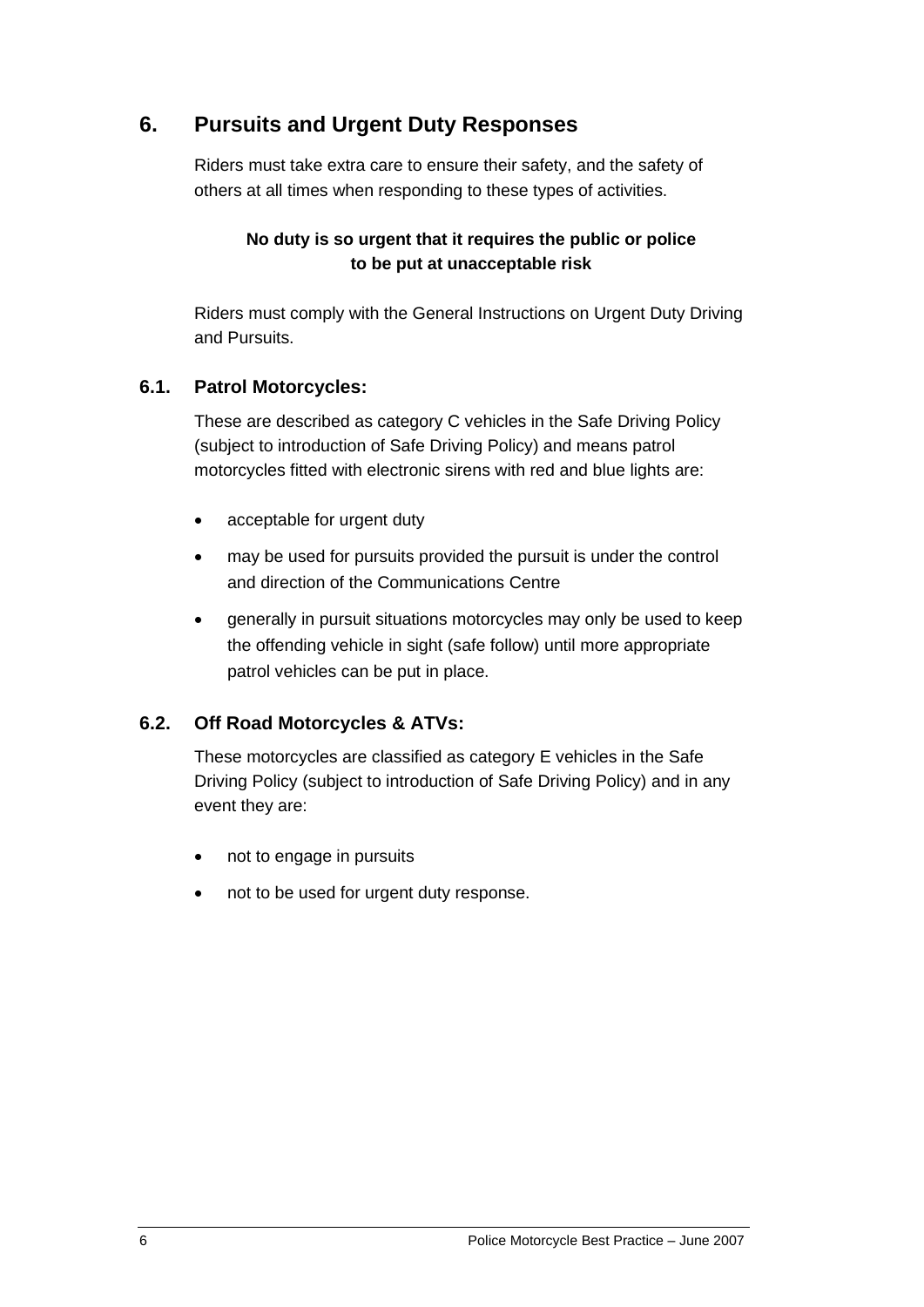### **7. Uniform**

- all members deployed on patrol motorcycle duties must wear the approved motorcycle uniform as outlined in appendix 2
- all members deployed in off road riding duties must wear the approved uniform as outlined in appendix 3
- all members deployed on motorcycle duties must wear a fully equipped duty belt

### **8. Motorcycle Specifications & Evaluation**

- motorcycle specifications will vary, but they must not be deployed until they have been approved by Road Policing Support Office at the Officer of the Commissioner
- all testing and evaluation of new motorcycles will be conducted and coordinated by Road Policing Support at the Office of the Commissioner
- the basic specifications for all motorcycles used by police are outlined in appendix 4.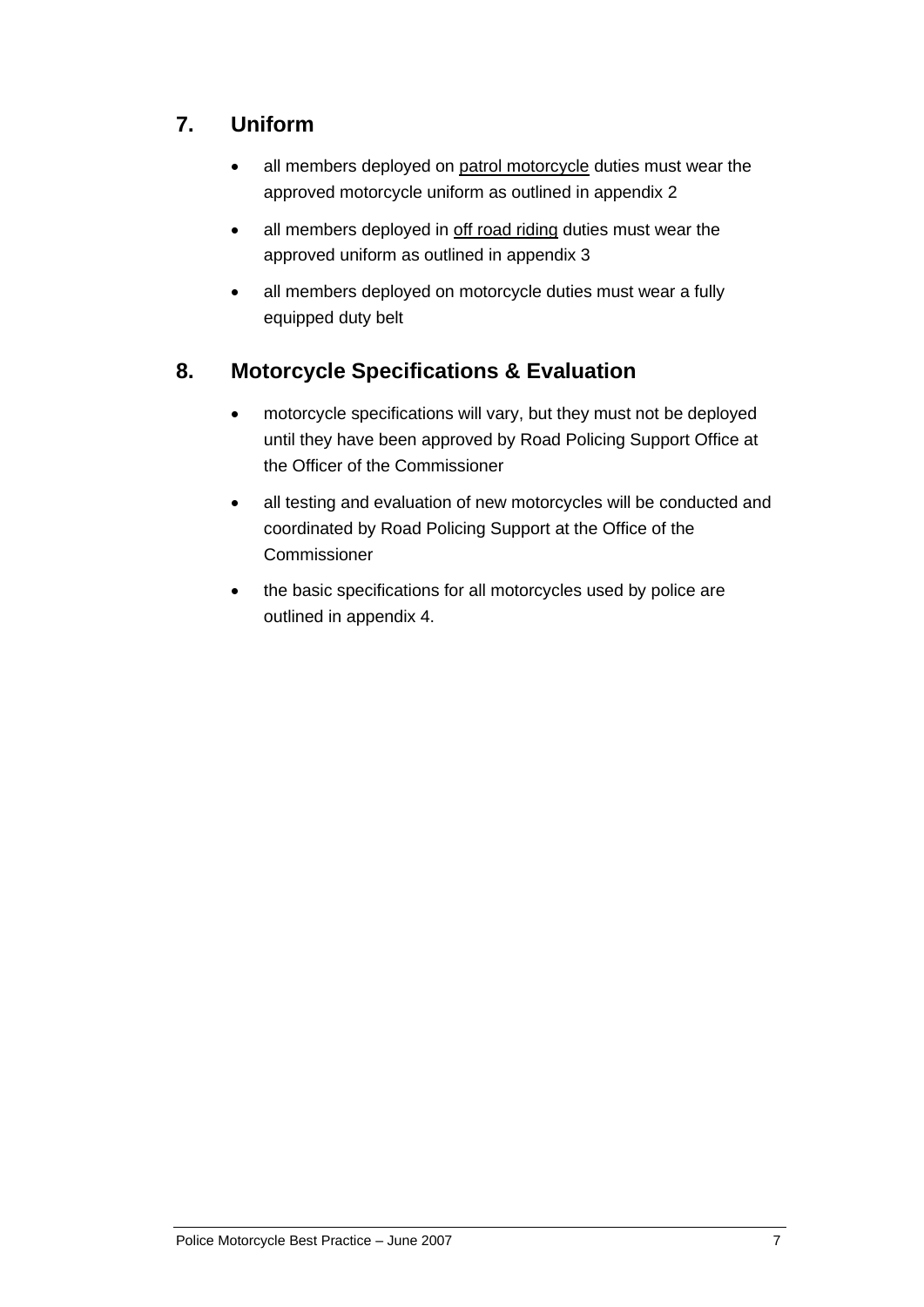### **Appendix 1 – Pre Start Check For Police Motorcycles**

The rider must conduct a pre start check before any police motorcycle can be ridden.

The basic checks are:

#### **Tyres**

- ensure that the tyres are inflated to the correct pressures
- ensure that the tyres that are fitted, are of the size and type recommended by the manufacturer
- ensure that both tyres have at least 3mm of tread depth. If any tyre has less than 3mm of tread depth or less the tyre must be replaced
- ensure that the front and rear tyres on the vehicle are matched i.e. the front and rear tyres must be of the same make and model, and be a matched pair as recommended by the tyre manufacturer
- ensure that the tyres are free from cuts and foreign objects stuck in the tread
- ensure that the tyres fitted to off road machines are DOT rated for on road use as well as off road.

#### **Steering Head Bearings**

- place the machine on the centre stand and check that the handle bars turn smoothly to the left and right freely. If this bearing is worn in any way there will be a subtle variation in the amount of effort required to move the handle bars particularly when passing through the straight ahead position
- to check forward and aft movement by gripping the bottom of the fork legs and try to move the forks forward and aft. (there should be no movement).

#### **Swing Arm Bearings**

• place the machine on the centre stand and check there is no lateral movement of the rear wheel.

#### **Wheels & Brakes**

- check cast alloy wheels (if fitted) for cracks or dents
- check spoked wheels (if fitted) for spoke tension and dented rims
- check that the wheels run true and are not bent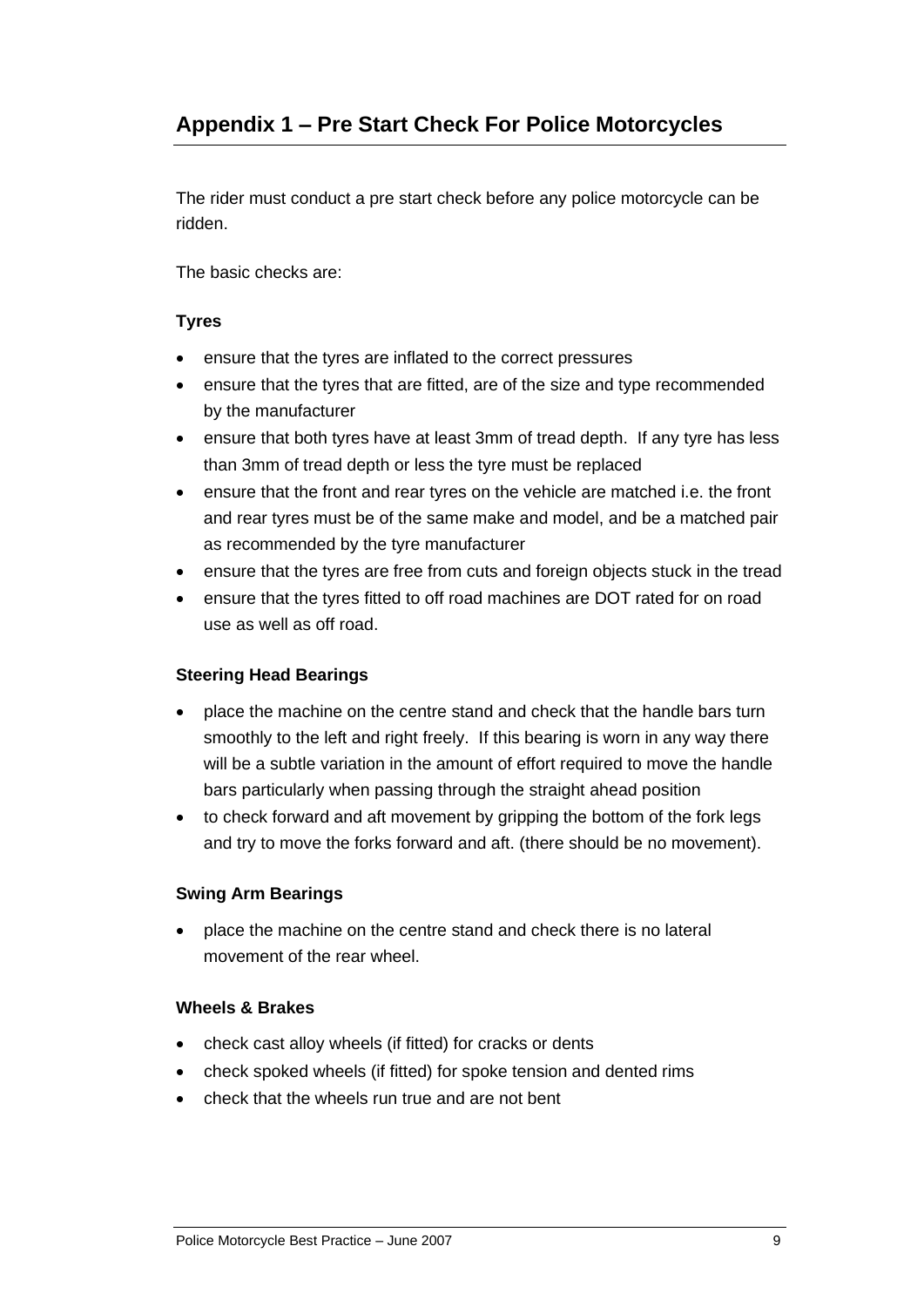#### **Suspension Settings**

• check that the suspension settings are set within the manufacturer's specifications.

#### **Pannier Bags** (if applicable)

- check that the pannier bags are securely mounted and fastened to the machine and that the lids are firmly secured
- ensure that the panniers are loaded evenly to ensure equal weight distribution
- do not exceed the manufacturers recommended maximum weight.

#### **Engine Oil and Coolant**

- ensure the oil level is within the manufacturers specified levels
- ensure the coolant level (if applicable) is within the specified levels.

#### **Brakes**

#### *Disc Brakes*

- check the brake pads are within operable limits
- check that the front and rear brake fluid levels are correct.
- check that the discs are free from gouges and cracks
- check that the brake lever and pedal operate smoothly and that free play is within serviceable limits (see handbook for details).

#### *Mechanical Drum Brakes*

- check the travel of the lever and pedal are within serviceable limits with correct free play (check handbook)
- check that the application and release of the brakes is smooth and does not bind.

#### **Lights & Warning Devices**

- check that the vehicle's lights and warning device operates correctly
- check (where applicable) that the warning lights and siren are operable.

#### **Drive Chain** (where applicable)

- check drive chain adjustment is with specifications
- lubricate chain.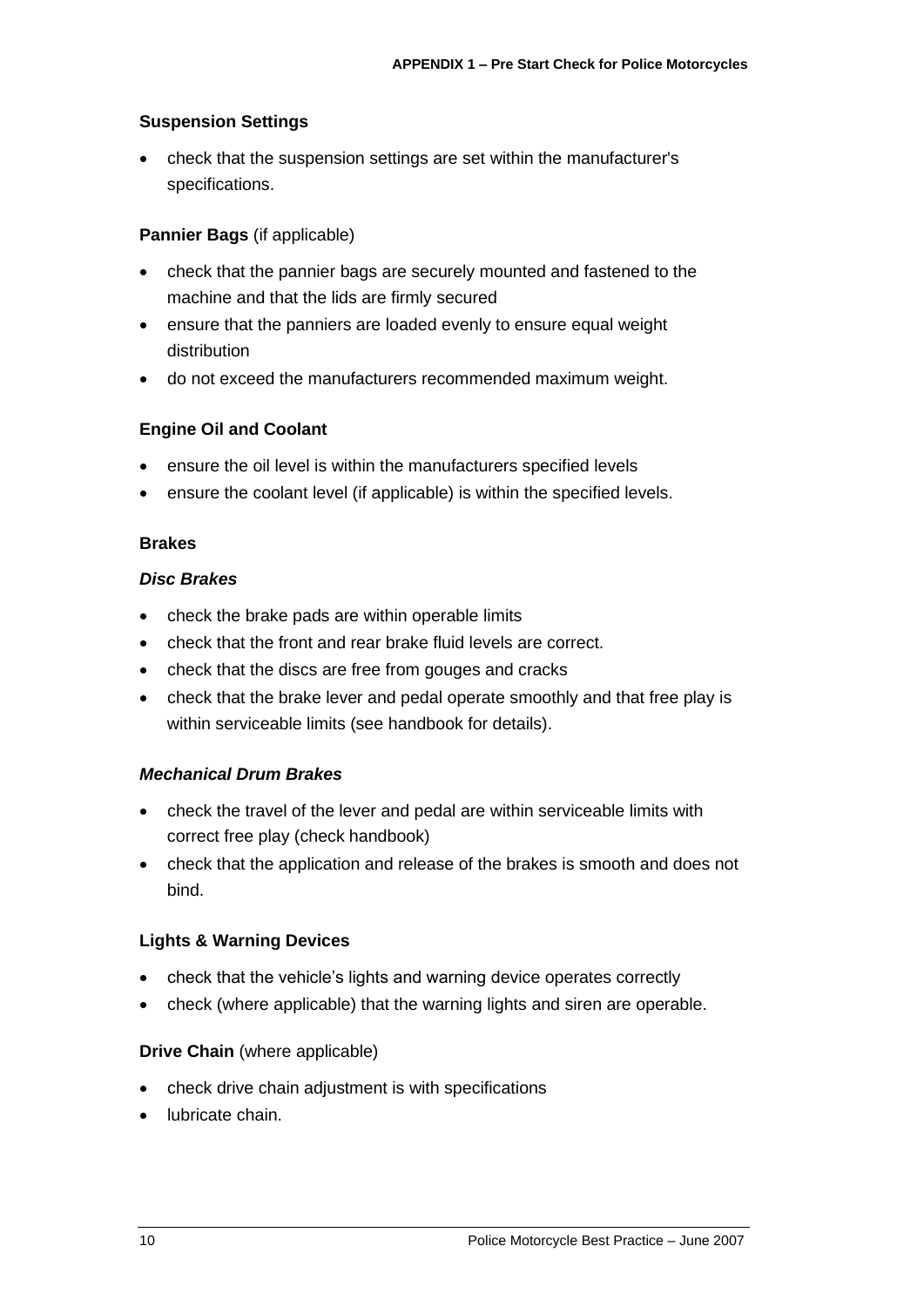#### **Overall**

- carry out a visual check of the motorcycle to ensure there is no loose fittings, nuts, bolts etc
- ensure that the handle bar levers are not bent or broken and that all controls are operating freely
- check there are no cracks or damage to the fairing or mounts on road bikes.

#### **Responsibilities**

The above checks are the minimum that must be carried out and any defects highlighted as a result of the check must be attended to immediately.

#### *Rider*

If no faults are found during the pre start check and the rider experiences unusual handling characteristics, the rider must:

- stop using the vehicle
- report the incident immediately to a supervisor
- complete a report detailing the problem
- list any checks carried out to isolate the fault and remedial action taken
- do not use the vehicle until the faults have been rectified.

#### *Supervisor*

- arrange to have the motorcycle checked and repaired as required
- in the case of trail bikes or ATV's arrange to have the machine tested and cleared by an approved police motorcycle instructor or designated person before redeployment
- in the case of patrol motorcycles arrange to have the machine test ridden and cleared by an approved police motorcycle instructor or designated person before redeployment, and advise Road Policing Support at the Office of the Commissioner.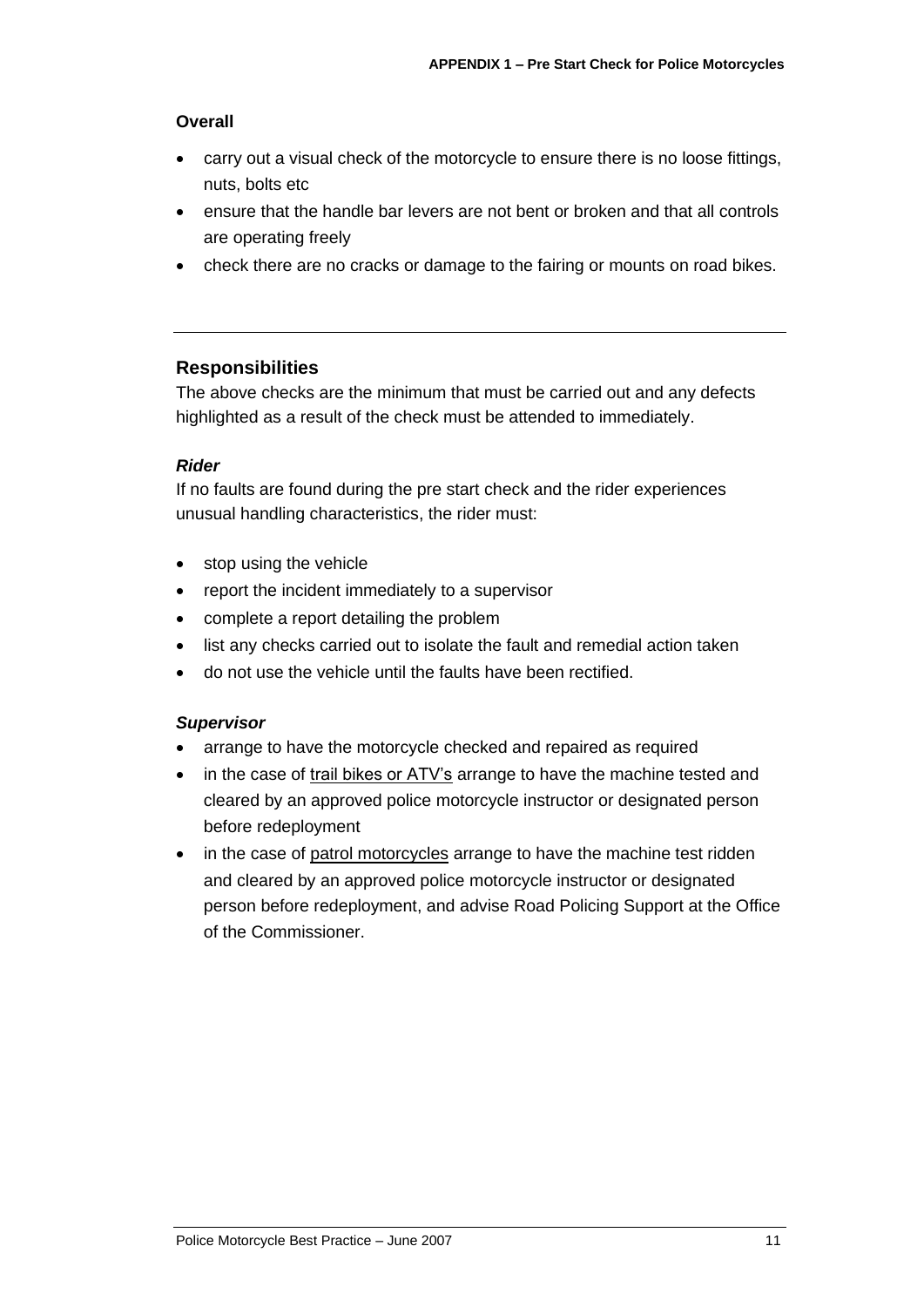#### **Safety Helmet:**

- must be worn at all times while riding
- must be of an approved type (Regulation 31 Traffic Regulations 1976) and white in colour
- must be fitted with a visor that is used for eye protection
- must be a full face type helmet and may be equipped with a lifting jaw piece
- must have a Police badge affixed facing the front
- must be fitted with communication equipment compatible with the police communication equipment on the vehicle.

#### **Gloves:**

- must be worn at all times while riding
- must be substantially black in colour
- may be made of leather or composite synthetic materials
- must have extra protection and padding for the back of the hands and fingers.

#### **Boots:**

- must be motorcycle type boots
- must be black leather ( or of similar water resistant material, but must be capable of being polished)
- must be at least mid calf length.

#### **Jacket:**

*Note:* Because of a number of safety concerns regarding some of the current approved motorcycle uniform clothing, a mixture of alternative motorcycle gear is currently being used. Until a new motorcycle uniform is introduced the following may be worn with a police issue high visibility jacket worn over the top of the riding jacket.

Police issue leather jacket

#### *or*

• synthetic jacket made of cordura or similar material with a breathable waterproof membrane. The jacket must be fitted with \*CE or EU approved soft armour at the elbows, shoulders and preferably with a back protector fitted. (\* CE or EU - Community European or European Union Standard)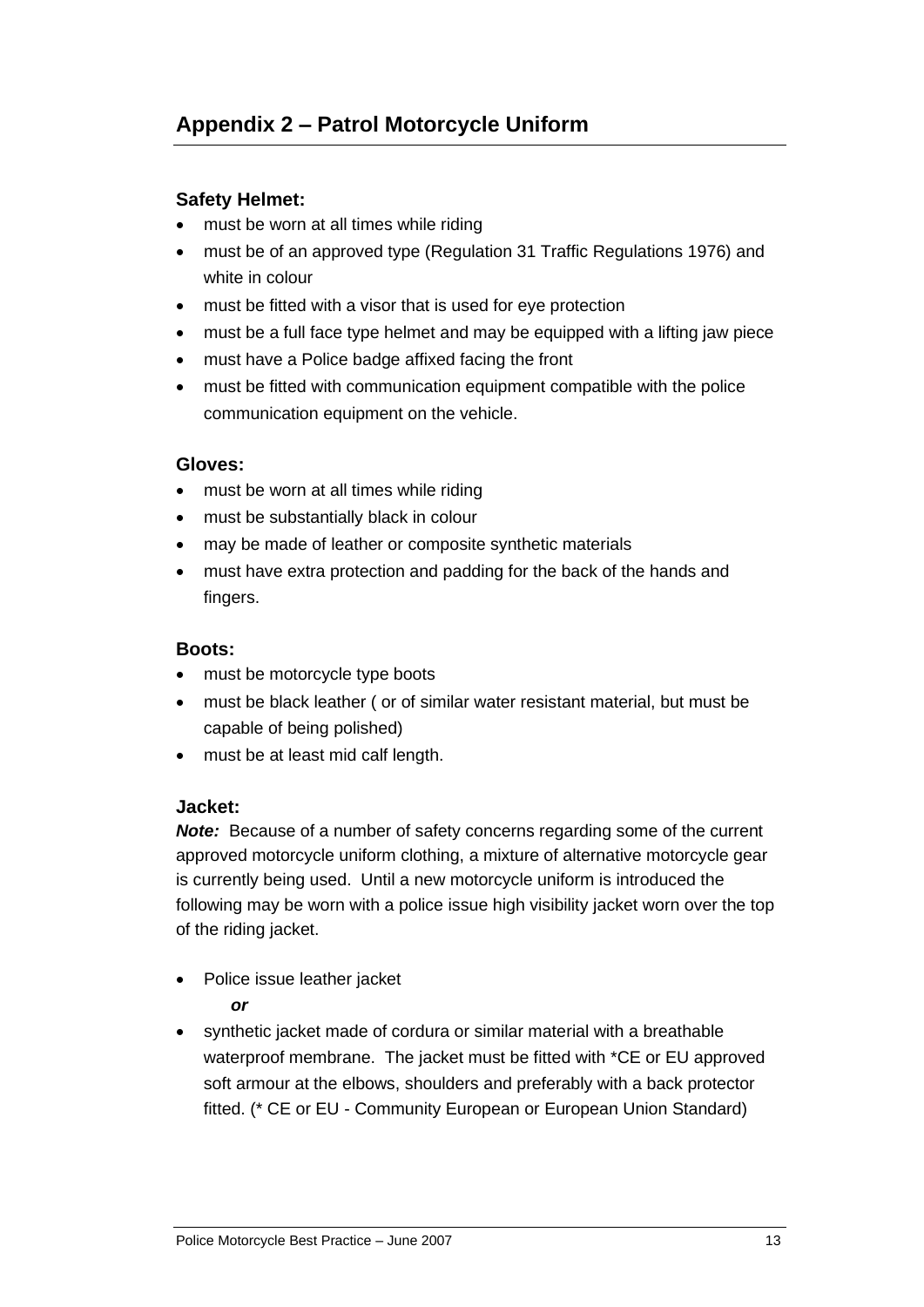#### **Trousers**

- Police issue leather trousers
	- *or*
- synthetic trousers made of cordura or similar material with a breathable waterproof membrane. The trousers (black or blue in colour) must be fitted with \*CE or EU approved soft armour at the knees and hips (\* CE or EU - Community European or European Union Standard)
- jodhpurs should not be worn.

#### **Shirt**

• the blue knitted polo shirt with police badge affixed (available from the Police Store)

*or*

• uniform shirt with tie.

### **High Visibility Jacket**

- must be worn at all times while on motorcycle patrol duties
- short sleeve police issue high visibility jackets may be worn during daylight hours
- long sleeve police issue high visibility jackets must be worn in poor lighting conditions and during the hours of darkness
- crash entry jerkins *do not* meet high visibility standards and must not be worn when riding a motorcycle.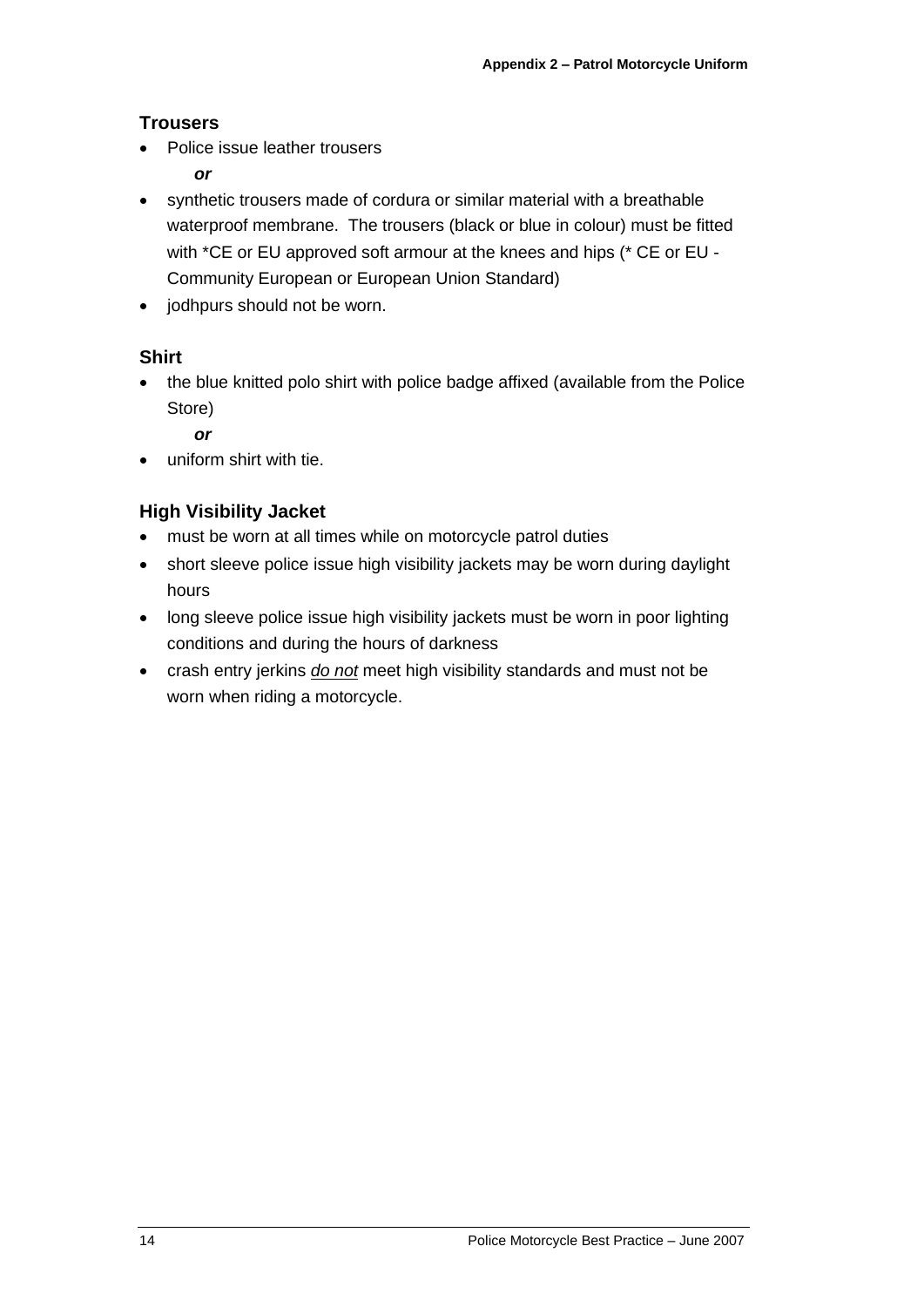### **Appendix 3 – Off Road Motorcycles Uniforms**

(including trail motorcycles and ATV type motorcycles)

Members using these types of machines must be clearly visible to other people as police officers except where a more subtle approach is required at the discretion of the District Commander.

The uniform for riding off road motorcycles is:

#### **Safety Helmet:**

- must be worn at all times while riding
- must be of an approved type (Regulation 31 Traffic Regulations 1976) and white in colour
- must wear goggles or other eye protection if not using a helmet fitted with a visor
- trail bike riders must wear a full face type helmet and may be equipped with a lifting jaw piece or may be a purpose built off road full face helmet substantially white in colour
- must have a Police badge affixed facing the front
- must be fitted with communication equipment compatible with the police communication equipment

#### **ATV riders**

- must wear an approved safety helmet (Regulation 31 Traffic Regulations 1976) at all times while riding. Helmet may be either open face or full face design and white in colour
- if the vehicle is being used off road and at low speed (less than 30km/h), an approved ATV Helmet (NZS 8600:2002) may be used
- helmets must have a Police badge affixed facing the front
- must wear goggles or other eye protection if not using a helmet fitted with a visor.

#### **Gloves:**

- must be worn at all times while riding
- may be of the type manufactured for off road motorcycle use
- must be made of leather or composite synthetic materials
- must have extra protection and padding for the back of the hands and fingers.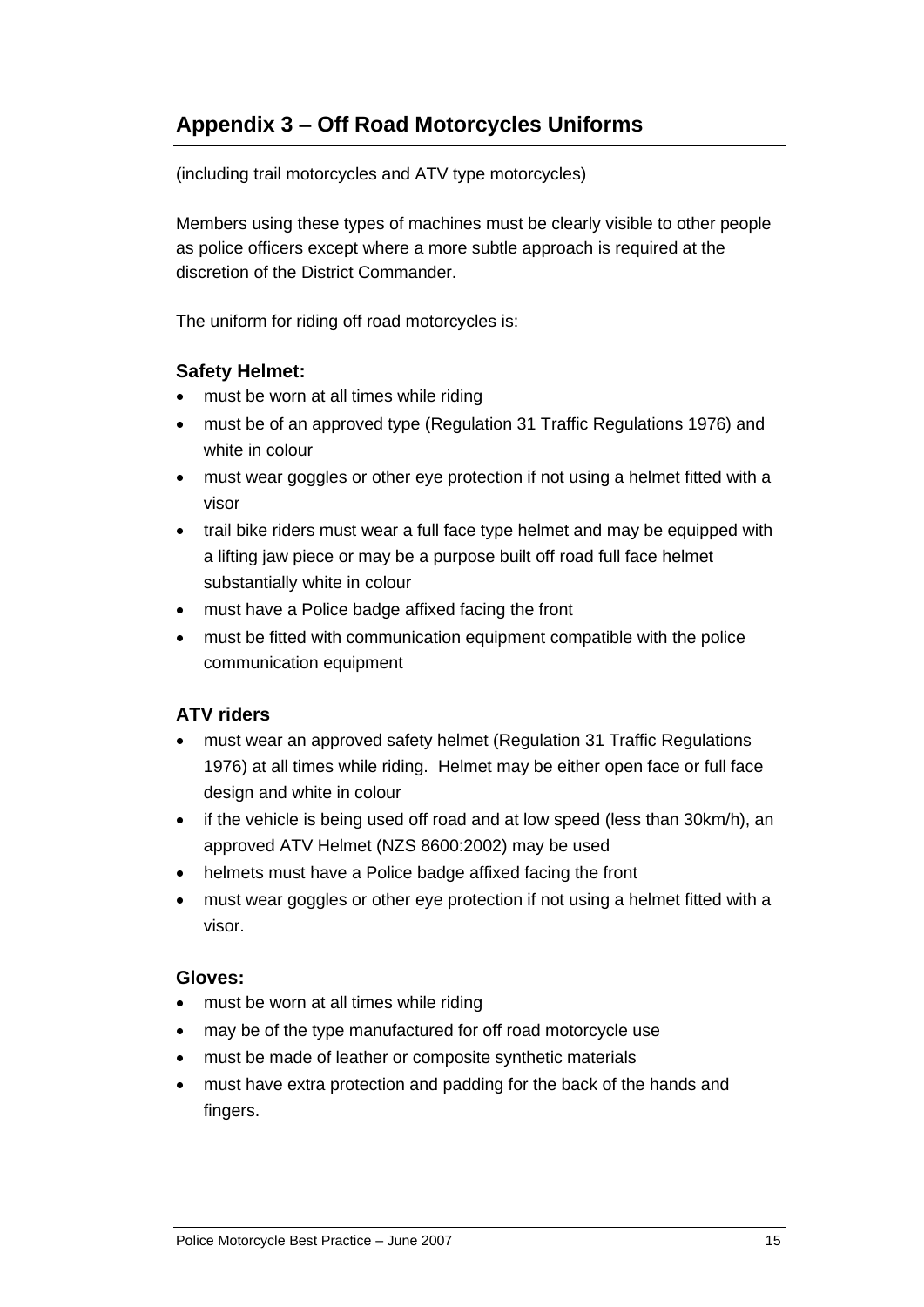#### **Boots:**

- must be worn at all times while riding
- must be black leather
- (trail bikes) must be motorcycle boots at least mid calf length. Specialist off road boots may be worn but must be substantially black in colour
- (ATV's) must wear stout foot wear and must be at least high lace up black boots such as used with normal police uniform.

#### **Jacket:**

- must be a suitable off road riding jacket with CE or EU approved armour in the elbows, shoulders and back protector
- (ATV's), clothing must be suitable and sufficiently robust to protect the rider from the elements.

#### **Trousers**

- must be suitable for off road riding with hip protection fitted
- shin and knee protectors must be worn under the trousers
- (ATV's) uniform overalls may be worn instead of the above, shorts must not be worn.

#### **Shirt**

• must be the blue knitted polo shirt with police bag affixed (available from the Police Store).

#### **Plastic Body Armour** (Specific for off road motorcycle use)

- must be must be worn while riding trail bikes
- must be of the type that provides protection to the chest, back and shoulders of the rider.

#### **High Visibility Jacket**

- must be worn at all times while on off road motorcycle duties, unless for operational reasons the District Commander decides otherwise
- short sleeve police issue high visibility jackets may be worn during daylight hours
- long sleeve police issue high visibility jackets must be worn in poor lighting conditions and during the hours of darkness
- crash entry jerkins *do not* meet high visibility standards and must not be worn when riding a motorcycle.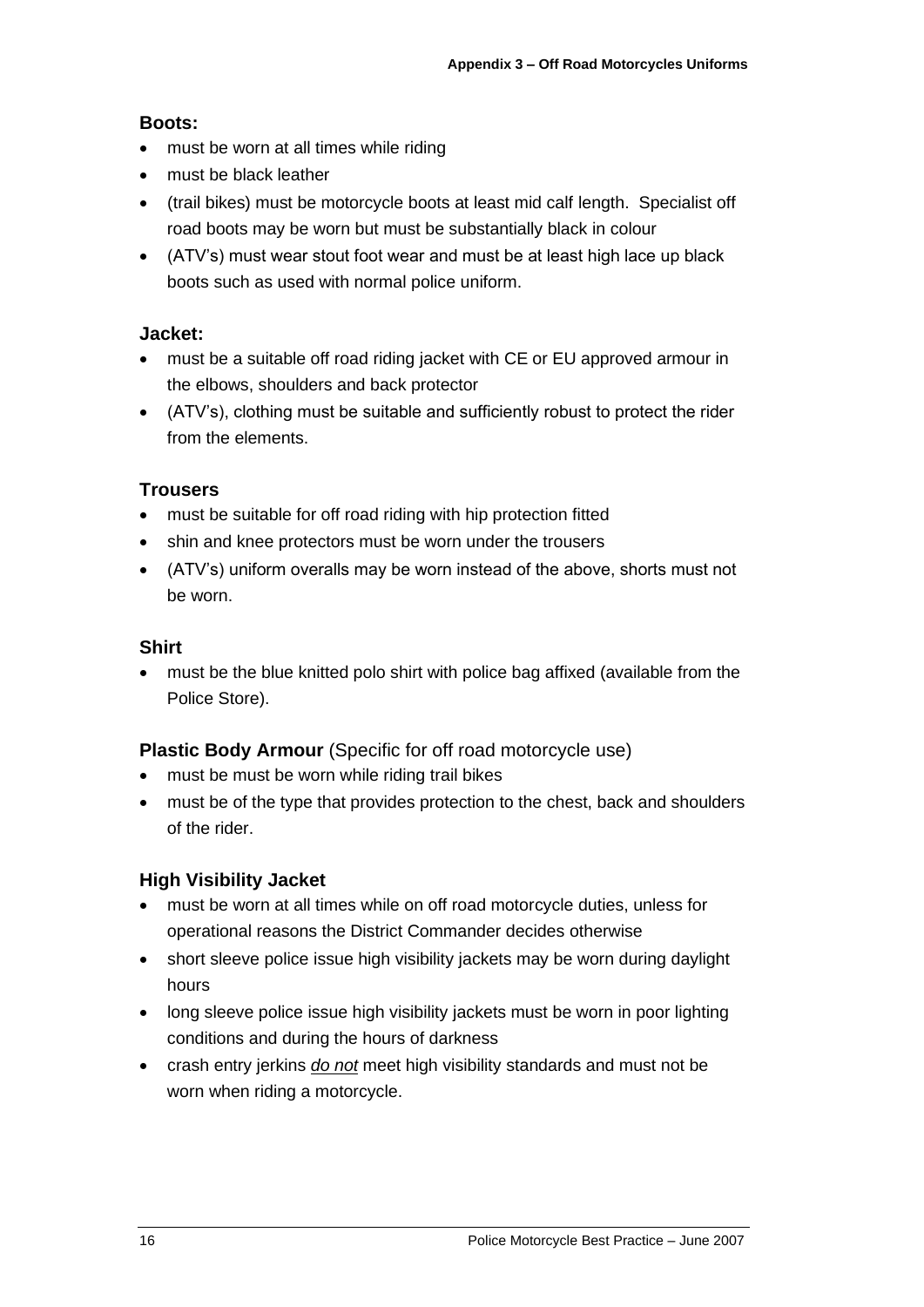#### **Patrol Motorcycles**

Minimum requirements

- must be a make and model tested and approved by Road Policing Support OoC
- must be manufactured specifically for enforcement duties
- must have a measured engine capacity of not less than 740cc
- must have an engine power output of not less than 60 kilowatts DIN or 80 PS measured at the rear wheel
- must have an electric starting system
- must have a shaft for the final drive
- must be equipped with a factory built frame mounted full fairing
- must be substantially vivid white in colour
- must be equipped with anti lock braking system (ABS)
- must be equipped with easily detachable locking pannier bags of not less than 20 litres cubic capacity each. Must be lockable using the ignition key from the motorcycle.
- must be fitted with tubeless tyres (wheels may be either cast alloy or spokes)
- must be fitted with a main stand and side stand
- must be fitted with protection bars on the front
- must be fitted with a single seat with a radio box
- must be fitted with an alternator that produces at least 700 watts
- must be fitted with a 12volt battery of not less than 19 amp hour capacity
- must have a usable fuel capacity of not less than 20 litres.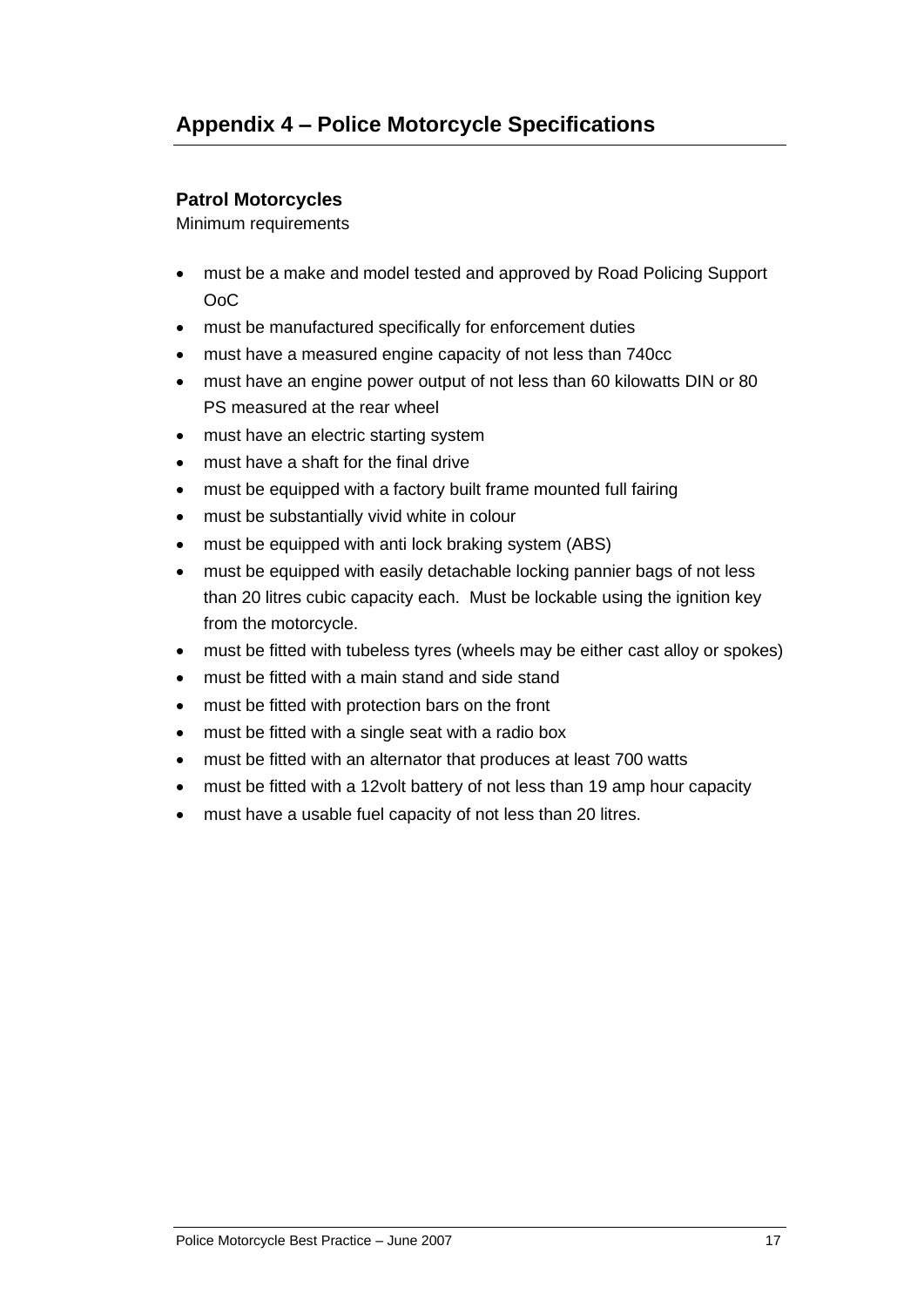#### **Patrol Equipment**

#### *Siren*

- must be fitted with an electronic siren that meets the NZ Police specification
	- − 115 D(B)A [+/- 2D(B)A] at 4 metres in front of the vehicle and two metres high.

#### *Warning Lights*

- must be fitted with red and blue flashing lights to the front facing forward of the machine
- must be fitted with a flashing or rotating warning stem light that can be lifted if necessary
- must be fitted with red and blue lights mounted on the rear facing rearwards of the machine.

#### *Radio Box*

• must be equipped with a water proof radio box situated behind the rider that will enable NZ Police radio equipment to be installed.

#### *Speedometer*

- must be fitted with a speedometer that meets the NZ Police specification below:
	- the speedometer dial must be marked in 2 kilometre per hour graduations
	- must be able to be calibrated to +/- 3 km/h in the speed range 30 km/h to 100 km/h
	- must be able to be calibrated to +/- 4 km/h in the speed range 101 km/h to 150 km/h.

#### **or**

− digital speedometers may be considered

#### **Replacement Best Practice**

• patrol motorcycles must be entered onto the replacement schedule once 50,000 kilometres has been reached irrespective of age.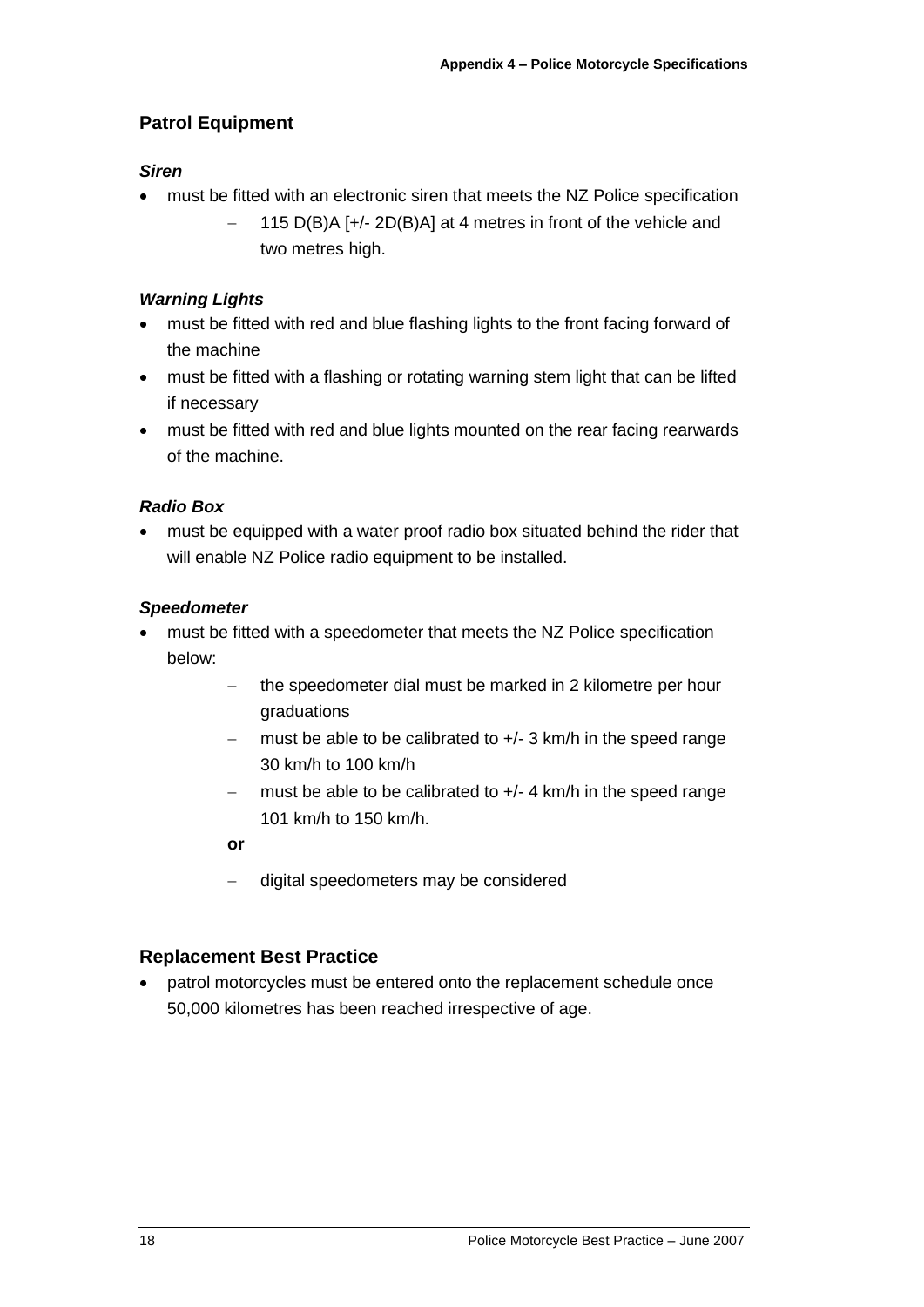Minimum requirement

- must be a make and model tested and approved by Road Policing Support OoC
- must be single cylinder configuration
- must have a four stroke engine of between 250cc to 400cc
- must have an electric starting system
- must be able to be registered and warranted for normal road use
- must have a usable fuel tank capacity of not less than 8 litres
- must be fitted with a 21 inch front wheel and 17inch or 18 inch rear wheel
- must be fitted with DOT rated off road tyres that are permitted to be used on sealed surfaces
- must be fitted with an "O" Ring drive chain
- must have disc brakes front and rear
- must not exceed 180 kilograms kerb weight, ready to ride (including all fluids and filters i.e. full petrol tank and engine oil filled to maximum level).

#### **Replacement Best Practice**

• Off road motorcycles will replaced on a wear and tear basis irrespective of age or kilometres travelled but should be reviewed every year to ensure an assessment of wear and tear is conducted regularly.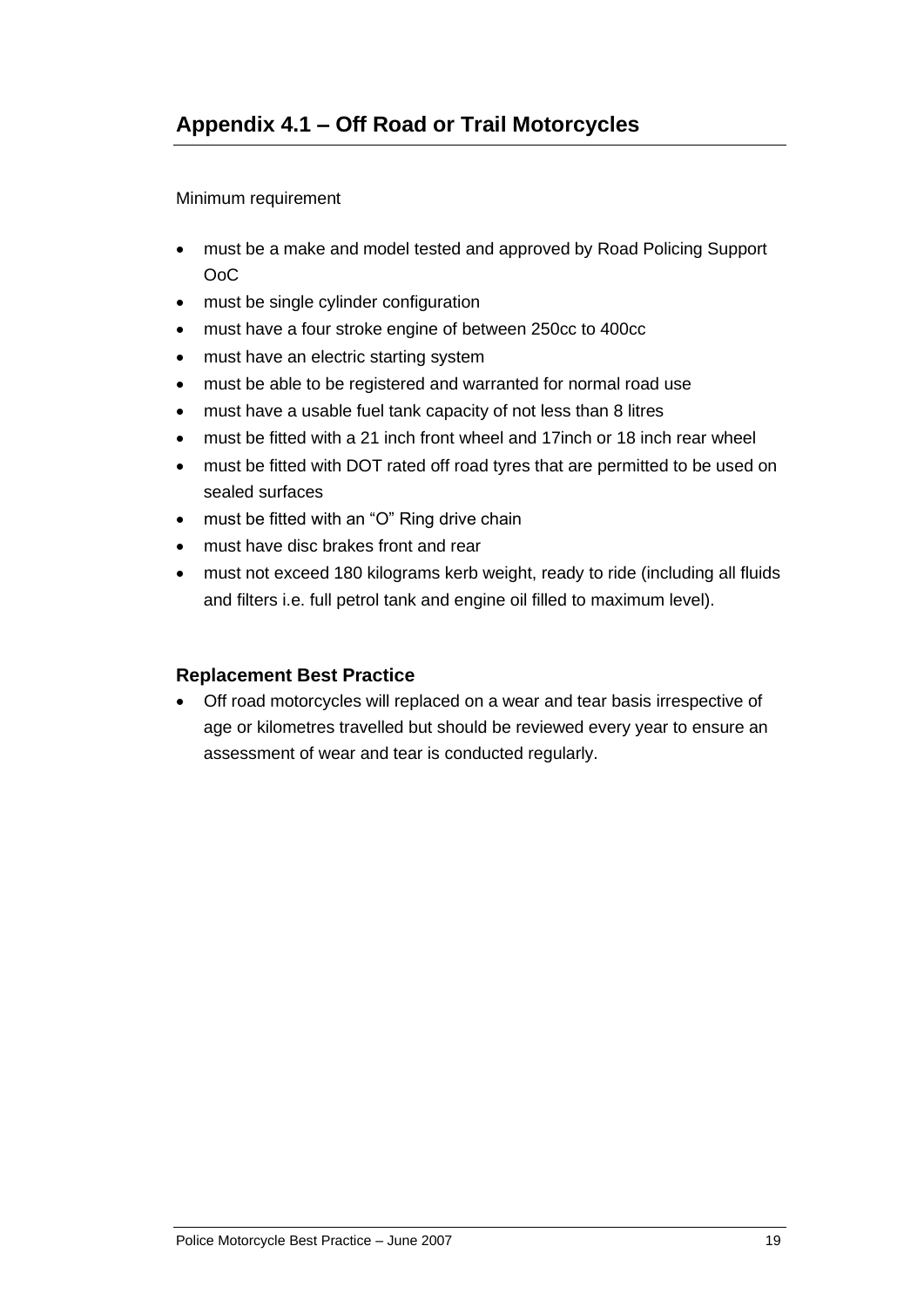#### Minimum requirements

- must be a make and model approved by Road Policing Support OoC
- must be fitted with electric start
- must have a four stroke engine of between 400cc to 650cc
- must have an electric starting system
- must be able to be legally used on the road (able to registered and licenced etc)
- must be at least of 4 wheel design configuration (can either be constant 4 wheel drive or selectable between 2 wheel and 4 wheel drive)
- must have a selectable reverse gear
- must have selectable transmission for low and high gear ratios
- must have front and rear suspension systems.

#### **Replacement Best Practice Atv's**

• ATV's will replaced on a wear and tear basis irrespective of age or kilometres travelled but should be reviewed every year to ensure an assessment of wear and tear is conducted regularly.